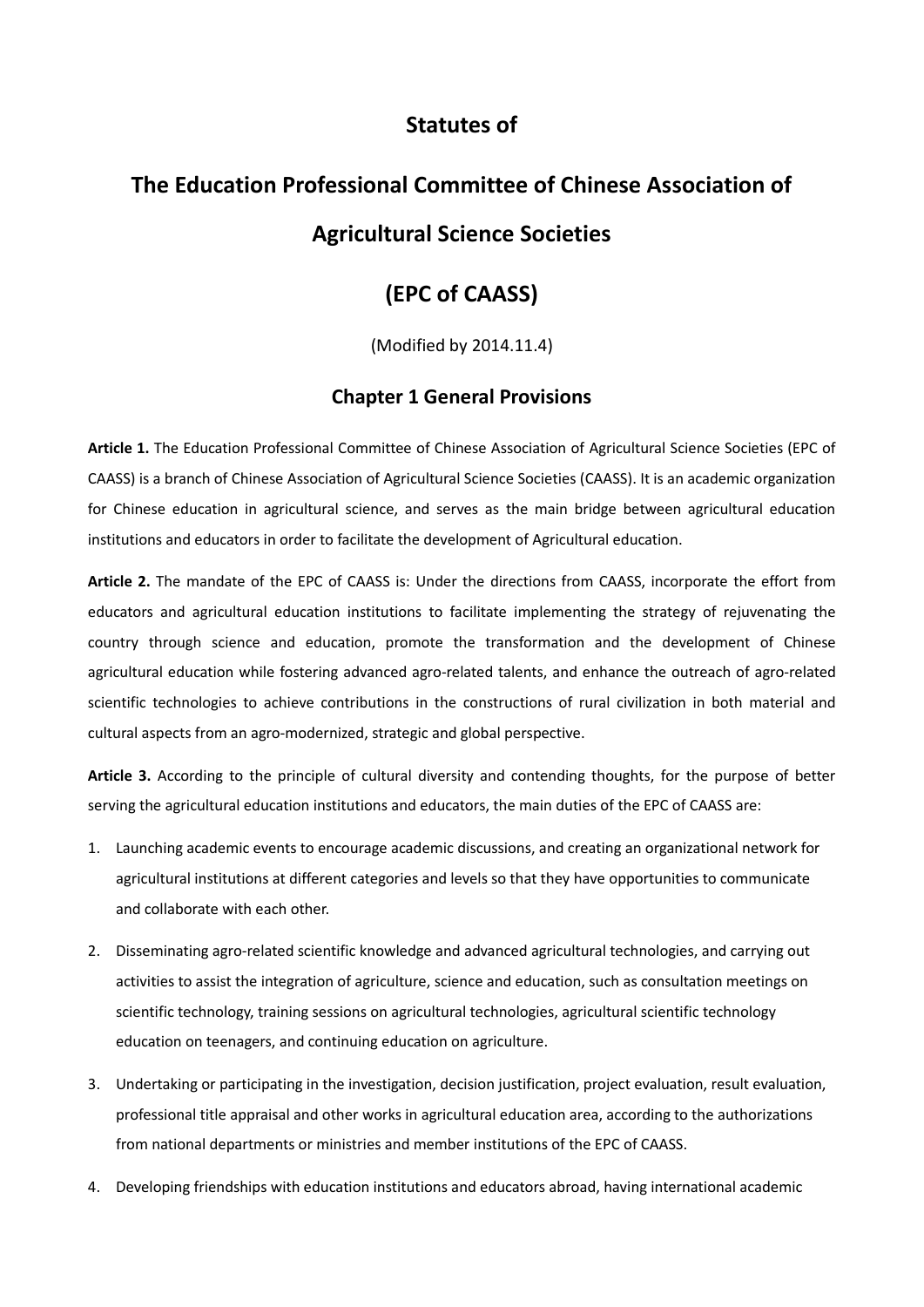communications and collaborations with foreign organizations on science and education, and selecting eligible professionals to study abroad.

5. Participating in the editing and publishing of the *China Agricultural Education* magazine.

### **Chapter 2 Memberships**

**Article 4.** The EPC of CAASS is allowed to develop new members in its area of specialization on behalf of CAASS, anyone or any group who admits the Articles of the EPC of CAASS and satisfies the following requirements shall be eligible to memberships:

- 1. Memberships for Groups: Universities, educational administrative institutions, research institutions and enterprises that are related to the area of specialization with certain impacts in the industry, and are willing to join the EPC of CAASS, shall be eligible to memberships.
- 2. Memberships for individuals:

Individuals who have college degrees or above and own lectureships or above, with over 5 years' experience in agricultural education or related areas.

Individuals who have achieved outstanding contributions in agricultural education, scientific research, production and outreach, and have been awarded at a city (county) level or above.

Individuals who meet any of the two requirements listed above and are willing to support and participate in academic activities, or renowned entrepreneurs who don't meet the requirements though, but are also supportive and willing to participate in academic activities shall be eligible to memberships.

3. Memberships for foreigners: Foreign agricultural educators or scientists, who have earned reputations for their prominent academic achievements in the industry, and have a friendly attitude to China and are willing to connect with the EPC of CAASS, shall be invited as members.

**Article 5.** The steps of becoming a member are:

- 1. Applying for a membership to the working body of the EPC of CAASS, including filling in application forms and waiting for the verification.
- 2. Reporting to CAASS for registration. Once approved as a formal member, the member will receive a membership card of CAASS.

The Standing Committee shall invite certain numbers of experts and scholars as consultants as required.

**Article 6**. The rights, obligations, reward/penalties and other issues of the membership of the EPC of CAASS shall be executed in conformity with the related terms listed in the Articles of CAASS.

## **Chapter3: Leadership Structures**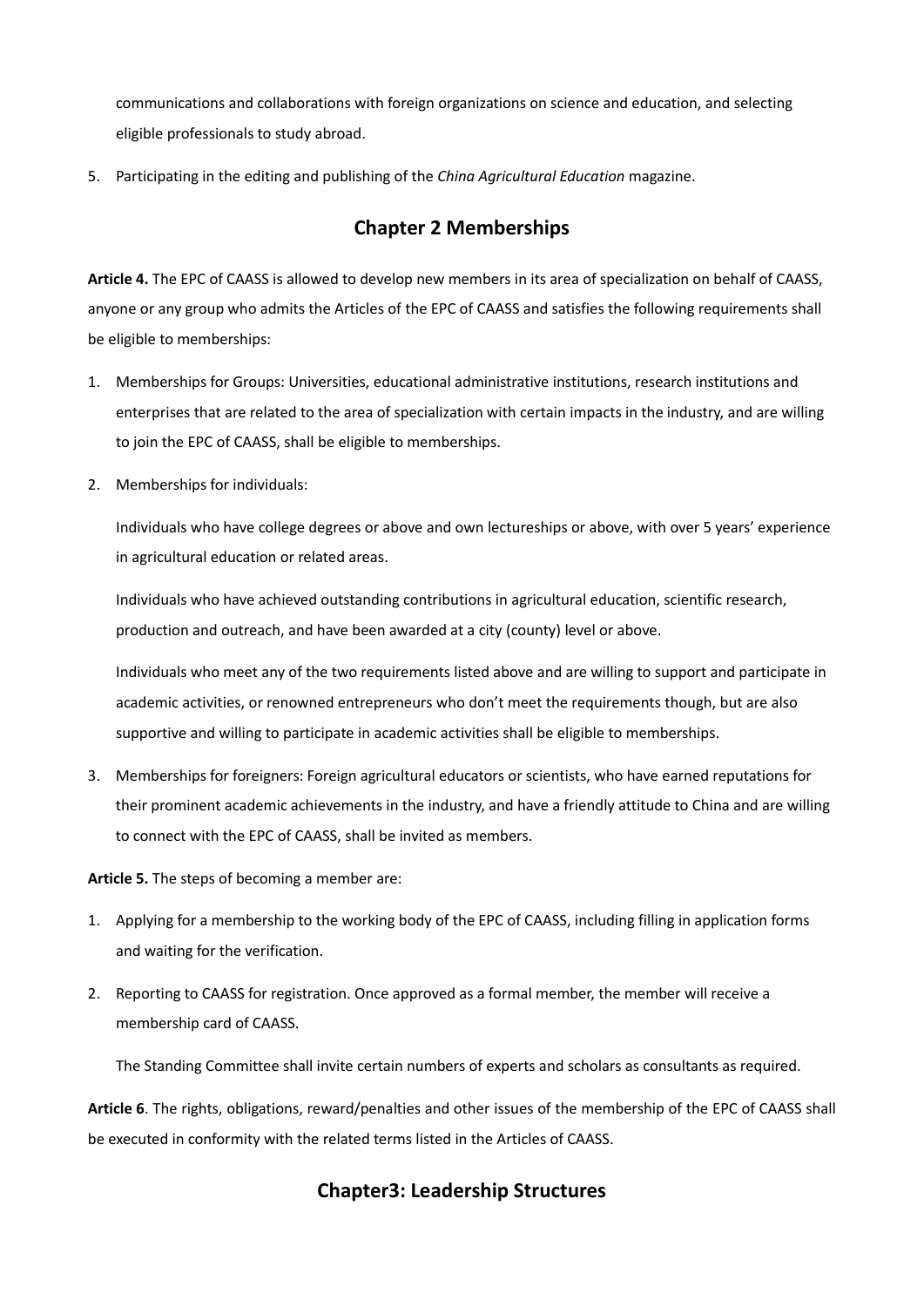**Article 7.** A Standing Committee shall be set up to run the EPC of CAASS. The Standing Committee shall consist of 1 president and several vice-presidents. The president and vice-presidents shall be selected over democratic consultations, and shall be the leaders of member institutions by principle. The tenure of the president and vice-presidents shall be 4 years and could be reappointed consecutively. The Standing Committee also includes 1 secretary general, 3-5 deputy secretaries and several secretaries.

**Article 8.** The duties of the Standing Committee are:

- 1. Making decisions over working policies, duties and major issues of the organization through discussions.
- 2. Reviewing and approving the annual event plan, and following the implementation.
- 3. Reviewing the status of funds expenditure.
- 4. Organizing celebrations for commendations and awards.
- 5. Establishing and amending the Articles of the EPC of CAASS

**Article 9.** In convenience of launching academic events, several regional teams shall be established. Each team leader shall be appointed by the Standing Committee and shall be responsible for academic events within the region.

**Article 10.** Operations of the EPC of CAASS are guided by CAASS. The working body shall be set in a relevant department of the place where the president works and shall be responsible for daily routines of the EPC of CAASS. The working body is made up of several full-time and part-time administrators, and is managed by the secretary general.

### **Chapter 4 Funds**

**Article 11.** The EPC of CAASS shall set up trustworthy funding mechanisms. The funding resources of EPC of CAASS are membership fees, social service income, donations from individuals or groups outside or inside the country, and the CAASS funds.

**Article 12.** The finance management is institutional democratic under the direction of the Standing Committee. The secretariat shall set up accounts independently, and ensure the funds will be allotted only for proper causes. The accounting records will also be scrutinized on the membership meetings. During the meeting, the expenditure of funds will be reported. All the incomes and expenses of the EPC of CAASS strictly adhere to national laws on organizational financing.

### **Chapter 5 Terminations**

**Article 13.** The termination of the EPC of CAASS is valid only in the case when over 2/3 members agree to the termination after discussions on the committee meeting and is approved by CAASS.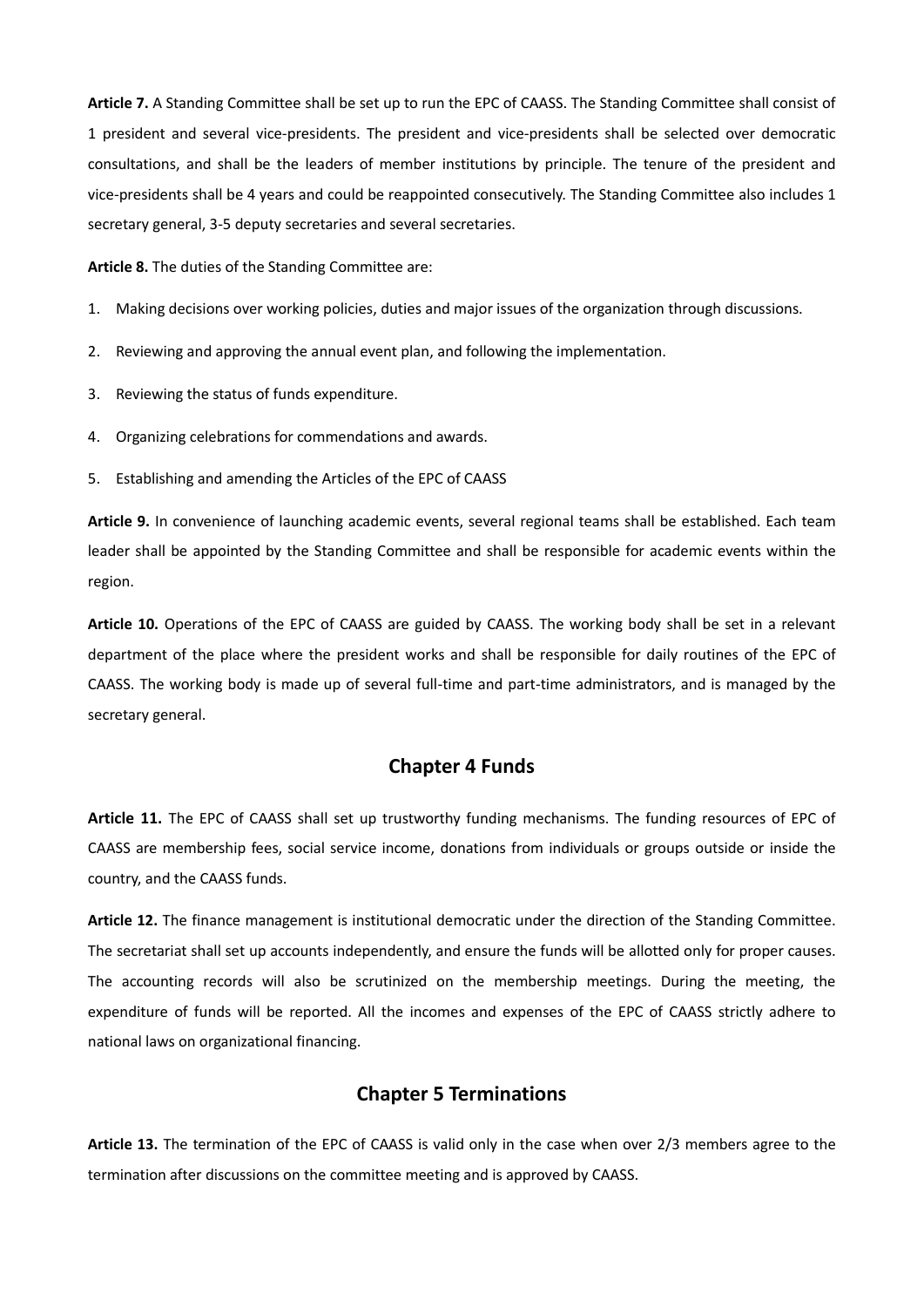## **Chapter 6 Supplementary Provisions**

**Article 14.** The Articles take effect on the day when the revisions are passed on the Standing Committee meeting. The power of interpretation of the Articles shall be vested in the Standing Committee of the EPC of CAASS.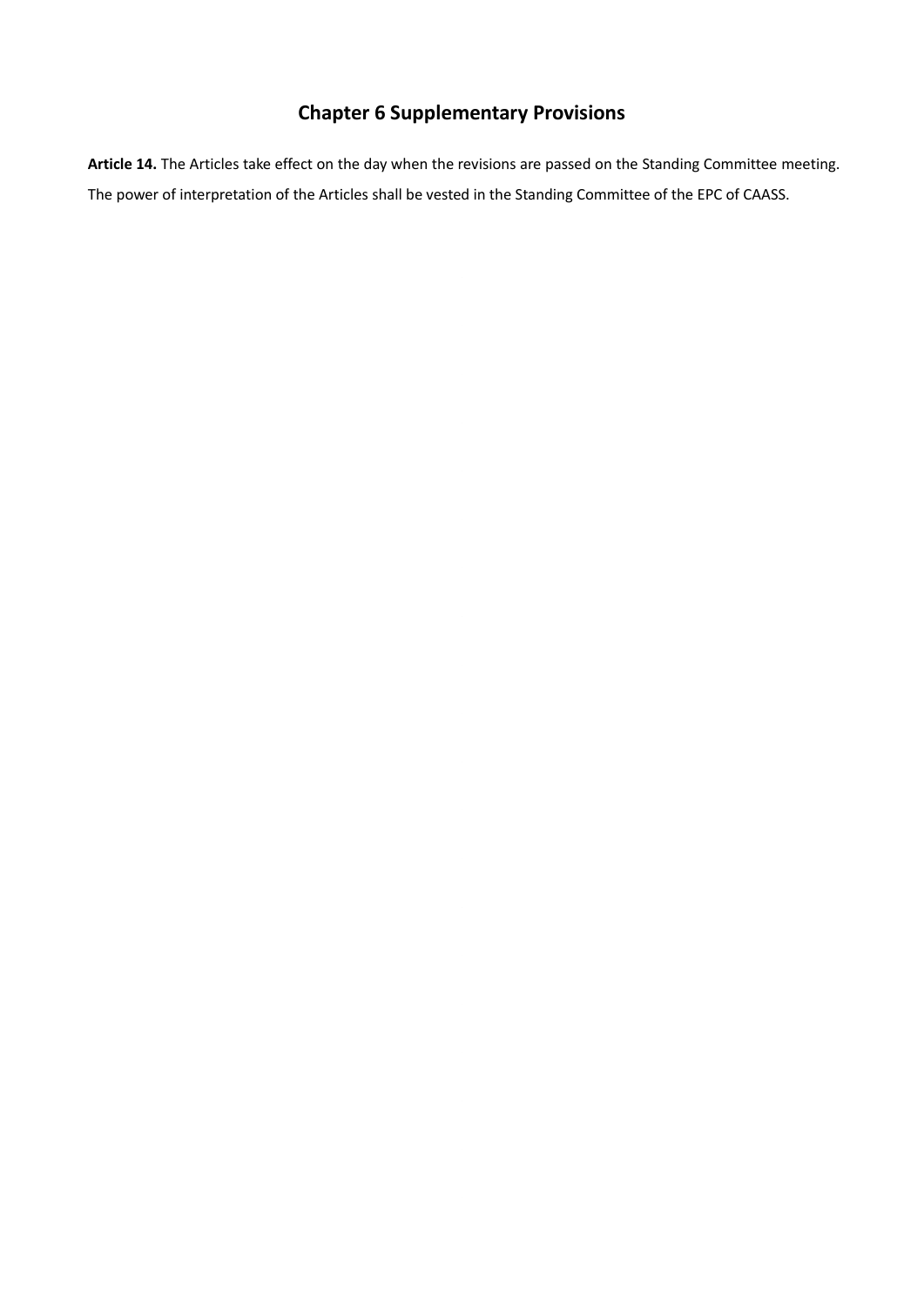中文原文:

## 中国农学会教育专业委员会章程

## (2004 年 11 月 4 日修改通过)

### 第一章 总 则

第 1 条 中国农学会教育专业委员会是中国农学会的分支机构,它是我国从事农业教育 事业的学术团体,是联系农业教育机构及教育工作者的纽带和促进农业教育事业发展的重要 力量。

第 2 条 本专业委员会的宗旨是:在中国农学会的指导下,联合、组织农业教育机构与 农业教育工作者,面向农业现代化,面向世界,面向未来,积极开展科教兴国、科教兴农活 动,促进我国农业教育事业的改革与发展,促进农科人才的成长与提高,促进农业科学技术 的普及与推广,为农村物质文明建设和精神文明建设作出贡献。

第 3 条 本专业委员会遵循"双百"方针,努力为农业教育机构和农业教育工作者服务, 基本任务是:

1、开展学术活动,活跃学术思想,密切不同类别、不同层次农业教育机构的沟通、联系、 交流、协作,形成民间组织网络。

2、普及农业科学知识,传播农业先进技术,开展科技咨询、农业技术培训、青少年农业 科技教育、农业继续教育等活动,促进农科教结合。

3、接受国家各级部门和本专业委员会团体成员的委托,承担或参与农业教育领域内的调 查研究、决策论证、项目评估、成果评定、职称评审等任务。

4、发展同海外农业教育机构和个人的友好交往,开展民间国际学术交流与科技、教育合 作,选派出国研修人员。

5、参与编辑出版《中国农业教育》杂志。

### 第二章 会 员

第 4 条 本专业委员会代中国农学会发展本专业范围内的会员。凡承认中国农学会章程 及本专业委员会章程并符合以下条件者,均可加入。

1、团体会员:凡与本专业有关并有一定影响的院校、教育行政管理机关、研究单位及有 关企业,愿意参加者,可申请为团体会员。

2、个人会员:具有大专以上学历并有 5 年以上从事农业教育或相关工作经验、具有讲师 以上职称水平者;在农业教育、科研、生产、推广工作中有突出成就、获得市(县)级以上 奖励者: 凡具备上述两项资格中任何一项并积极支持、热心参与学会活动的人士, 或虽不具 备上述资格但积极支持并热心参加学会活动的、声誉良好的企业家均可申请为本专业委员会 个人会员。

3、外籍会员:凡在学术上有较高成就、在国际上有一定知名度,并对我国友好,愿意与 本会联系、交往和合作的外国农业教育家或科学家,可由本专业委员会聘请为外籍会员。